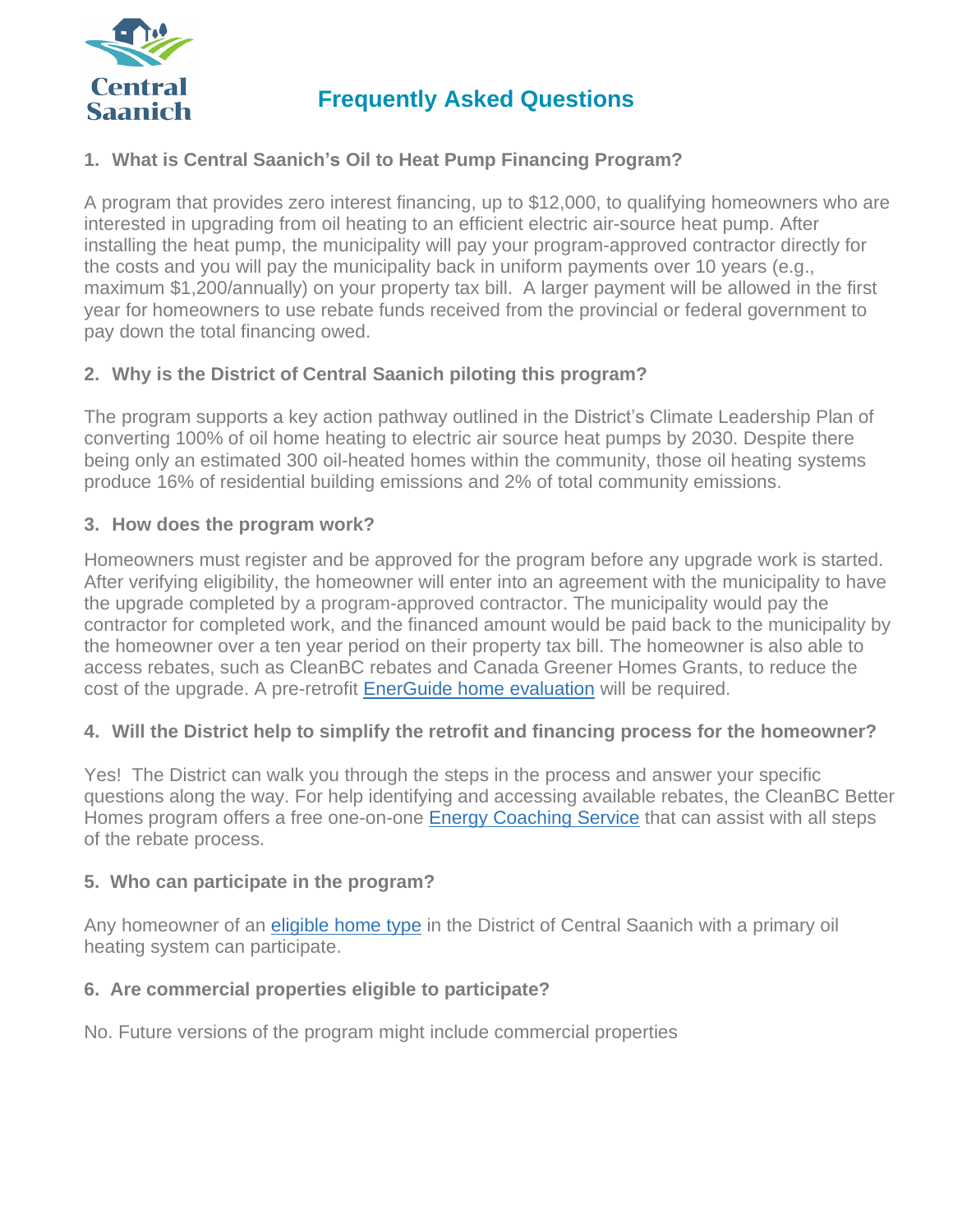# **7. What type of heat pumps are eligible for financing and rebates?**

Heat pump type eligibility matches the eligibility criteria for the [CleanBC](https://betterhomesbc.ca/rebates/cleanbc-better-homes-and-home-renovation-rebate-programs/) heat pump rebates, including central, ductless mini-split, and hydronic systems. The heat pump must become the primary heating system of the home and the back-up, if any, must not use fossil fuels.

# **8. How do I apply for the program?**

Please visit the District's Oil to Heat Pump Financing Program's [website.](https://www.centralsaanich.ca/programs-services/climate-action/oil-heat-pump-financing-program) Homeowners must read the program's Terms and Conditions in the "How to Get Started" section and apply by completing an on-line Registration Form, during the current intake period.

#### **9. Is there a deadline for the program?**

This program is offered as a pilot for a limited time and for a limited number of participants on a first come first served basis. Those interested should fill out our Registration form on our website during the current intake period.

#### **10. What costs will the financing cover?**

The financing costs can be used to cover:

- Heat pump equipment costs
- Heat pump installation costs
- Oil tank removal costs
- Electrical upgrade costs (e.g., electrical panel upgrades and associated wiring) required as part of heat pump installation
- Ducting modification and/or cleaning costs required as part of heat pump installation
- Additional air filtration systems added to heat pump systems

#### **11. If I already had an EnerGuide home evaluation, do I need another?**

If you have completed an EnerGuide home evaluation on or after May 27<sup>th</sup>, 2021, you may use the same report for the purposes of the financing program.

#### **12. What if I decide to withdraw from the program part way through?**

If you decide to withdraw from the program after some services have already been completed, you will be responsible for any contractor service fees incurred (including deposit to the District, if paid by the District to the contractor).

#### **13. Who is responsible if I am not satisfied with the work completed?**

Homeowners are responsible for selecting a contractor to complete the recommended upgrades, and that contractor is solely and entirely responsible for the quality of the work completed. The District of Central Saanich accepts no responsibility for defects in the workmanship of participating private businesses.

#### **14. What happens if I sell my home if there is an outstanding balance on the financing?**